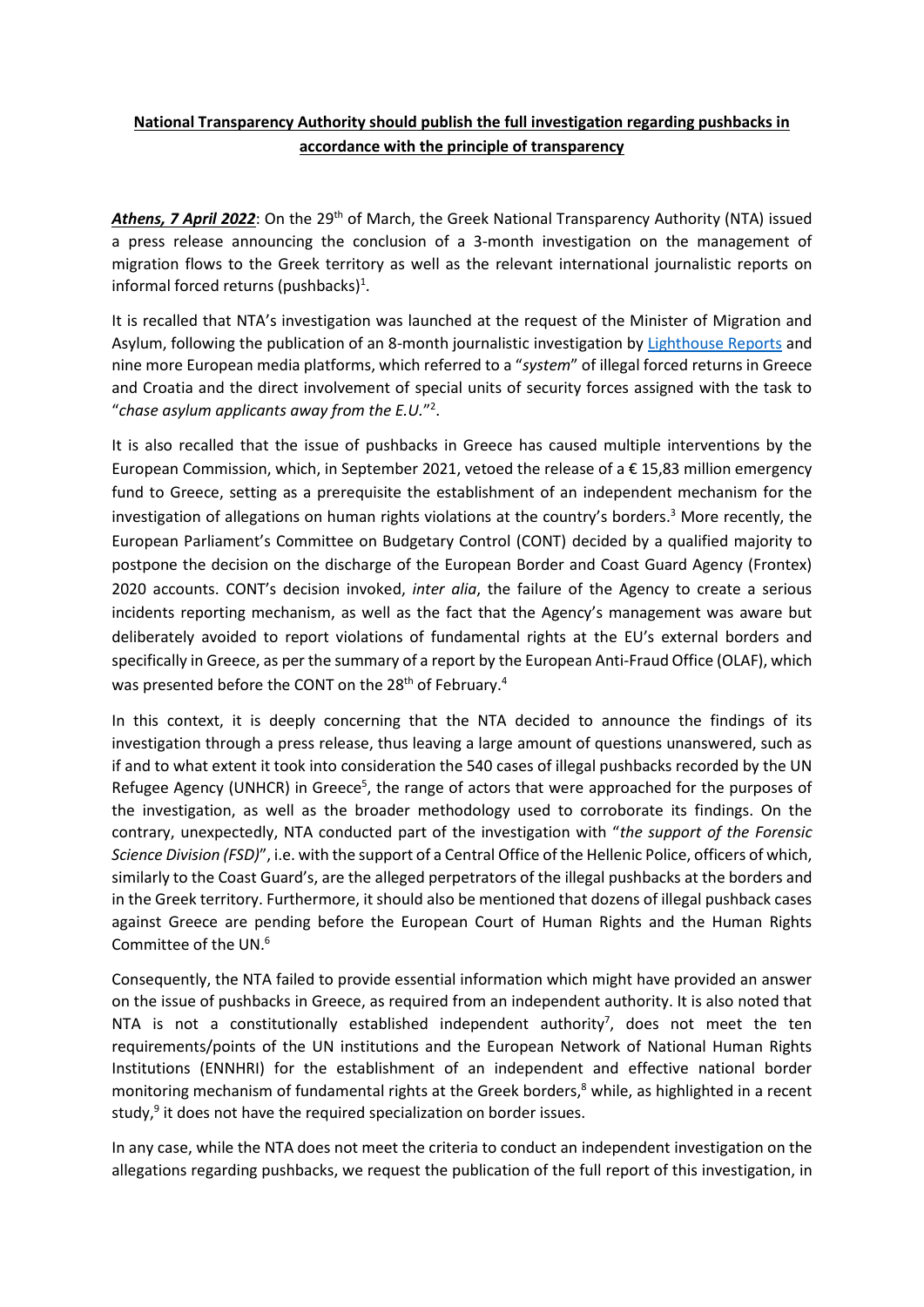order for its methodology and conclusions to be available for evaluation, to ensure the accountability of the implicated actors and to preserve the public's trust to national authorities<sup>10</sup>.

## **Signatory Organizations**

Action for Women Amnesty International Changemakers Lab Diotima Centre ECHO100PLUS Europe Must Act Fenix Humanitarian Legal Aid Greek Council for Refugees (GCR) Greek Forum of Migrants Greek Forum of Refugees Hellenic League for Human Rights (HLHR) HIAS Greece HumanRights360 Human Rights Legal Project I HAVE RIGHTS (IHR) International Rescue Committee Hellas (IRC) Irida Women's Center Legal Centre Lesvos Melissa Network of Migrant Women in Greece Mobile Info Team Refugee Legal Support (RLS) Refugee Support Aegean (RSA) Symbiosis-School of Political Studies in Greece, Council of Europe Network Still I Rise The HOME Project

 $1$  NTA, "Completion of the investigation in regard with the management of migration flows towards the Greek territory as well as the content of publication concerned with informal forced returns (pushbacks)" [in Greek], 29 March 2022: [https://bit.ly/3J2vv62.](https://bit.ly/3J2vv62)

<sup>&</sup>lt;sup>2</sup> DW, "The shady army against refugees in Greece and Croatia" [in Greek], available at: [https://bit.ly/3K2yiNR.](https://bit.ly/3K2yiNR)

<sup>&</sup>lt;sup>3</sup> Among others Euractiv, "Commission asks Greece for transparency on pushbacks to release migration funds", 13 September 2021, available at: [https://bit.ly/3KaCmvv.](https://bit.ly/3KaCmvv)

<sup>&</sup>lt;sup>4</sup> European Parliament, "MEPs withhold discharge of EU border control agency Frontex' accounts", 31 March 2022:<https://bit.ly/3J8ZdGD> and "EP committee asks for part of Frontex budget to be frozen", 27 September 2021: [https://bit.ly/38uSgTF;](https://bit.ly/38uSgTF) Marquardt, Question for written answer E-000861/2022 to the Commission, <https://bit.ly/3uTGLfV>; EfSyn, "They are hiding the findings on Frontex", 2 April 2022, available (Greek): <https://bit.ly/3j9J7C6>; Der Spiegel, "Pressure Growing on Frontex Chief from Pushbacks Investigation", 21 March 2022: [https://bit.ly/37jdGT7.](https://bit.ly/37jdGT7)

<sup>&</sup>lt;sup>5</sup> UNCHR, "News Comment: UNHCR warns of increasing violence and human rights violations at European borders", 21 February 2021,available at[: https://bit.ly/38kNGHy.](https://bit.ly/38kNGHy)